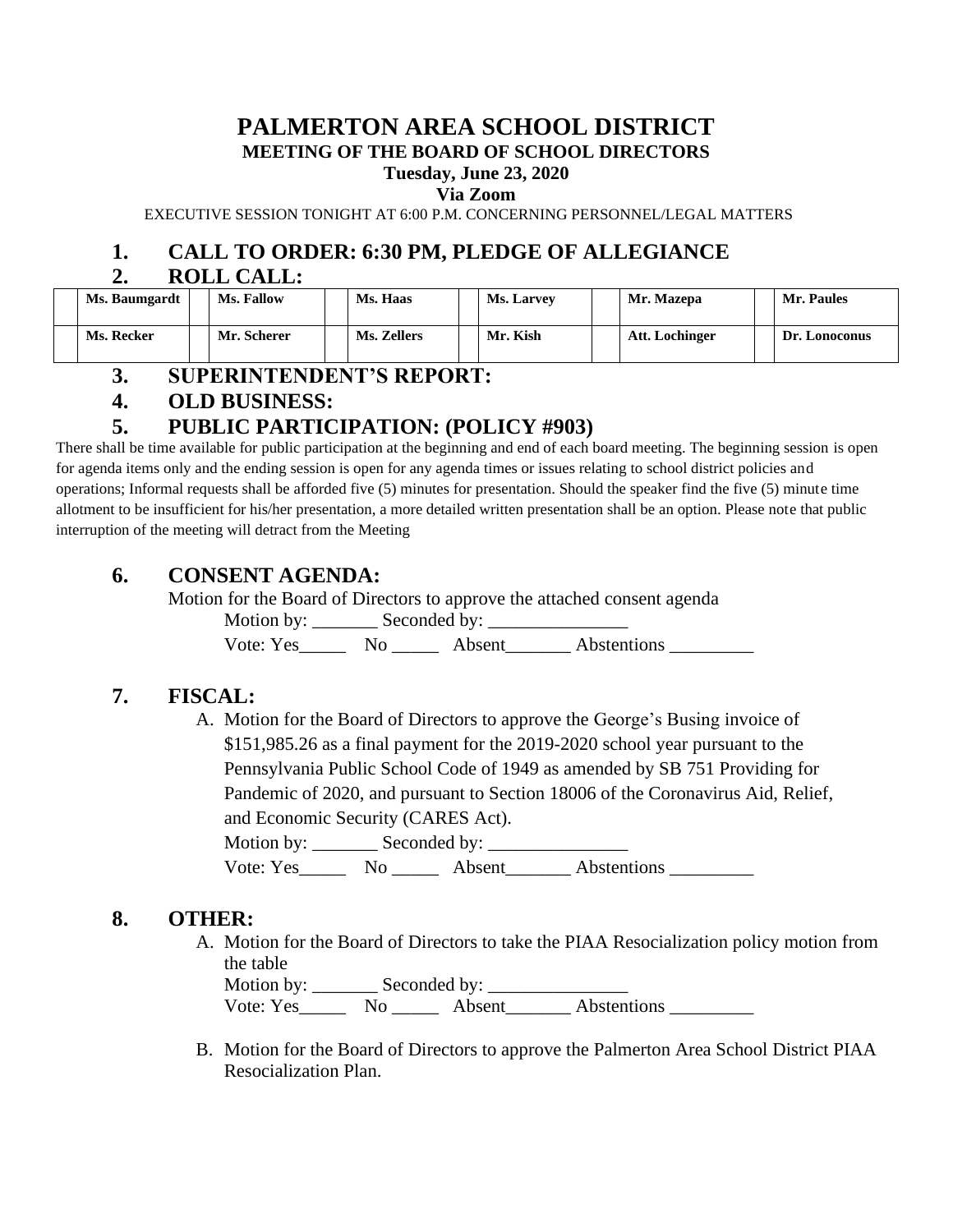Motion by: \_\_\_\_\_\_\_ Seconded by: \_\_\_\_\_\_\_\_\_\_\_\_\_\_\_ Vote: Yes\_\_\_\_\_\_\_ No \_\_\_\_\_\_ Absent\_\_\_\_\_\_\_\_ Abstentions \_\_\_\_\_\_\_\_\_\_

- C. Motion for the Board of Directors to approve the attached Facilities Contracts. Motion by: \_\_\_\_\_\_\_ Seconded by: \_\_\_\_\_\_\_\_\_\_\_\_\_\_\_ Vote: Yes\_\_\_\_\_\_\_\_ No \_\_\_\_\_\_\_ Absent\_\_\_\_\_\_\_\_\_ Abstentions \_\_\_\_\_\_\_\_\_\_\_\_\_\_\_\_\_\_\_\_\_\_\_
- D. Motion for the Board of Directors to approve the Agreement of Cooperation between the Palmerton Area School District and the Palmerton Area School District Athletic Coaches. Motion by: \_\_\_\_\_\_\_ Seconded by: \_\_\_\_\_\_\_\_\_\_\_\_\_\_\_ Vote: Yes\_\_\_\_\_\_\_ No \_\_\_\_\_\_ Absent\_\_\_\_\_\_\_\_ Abstentions \_\_\_\_\_\_\_\_\_\_

#### **9. PUBLIC PARTICIPATION:**

#### **10. FOR THE GOOD OF THE ORDER:**

#### **11. ADJOURNMENT:**

 Motion by: \_\_\_\_\_\_ Seconded by: \_\_\_\_\_\_\_\_\_\_\_\_\_\_\_\_\_\_ Vote: Yes\_\_\_\_\_\_ No \_\_\_\_\_\_ Absent\_\_\_\_\_ Abstentions \_\_\_\_\_\_